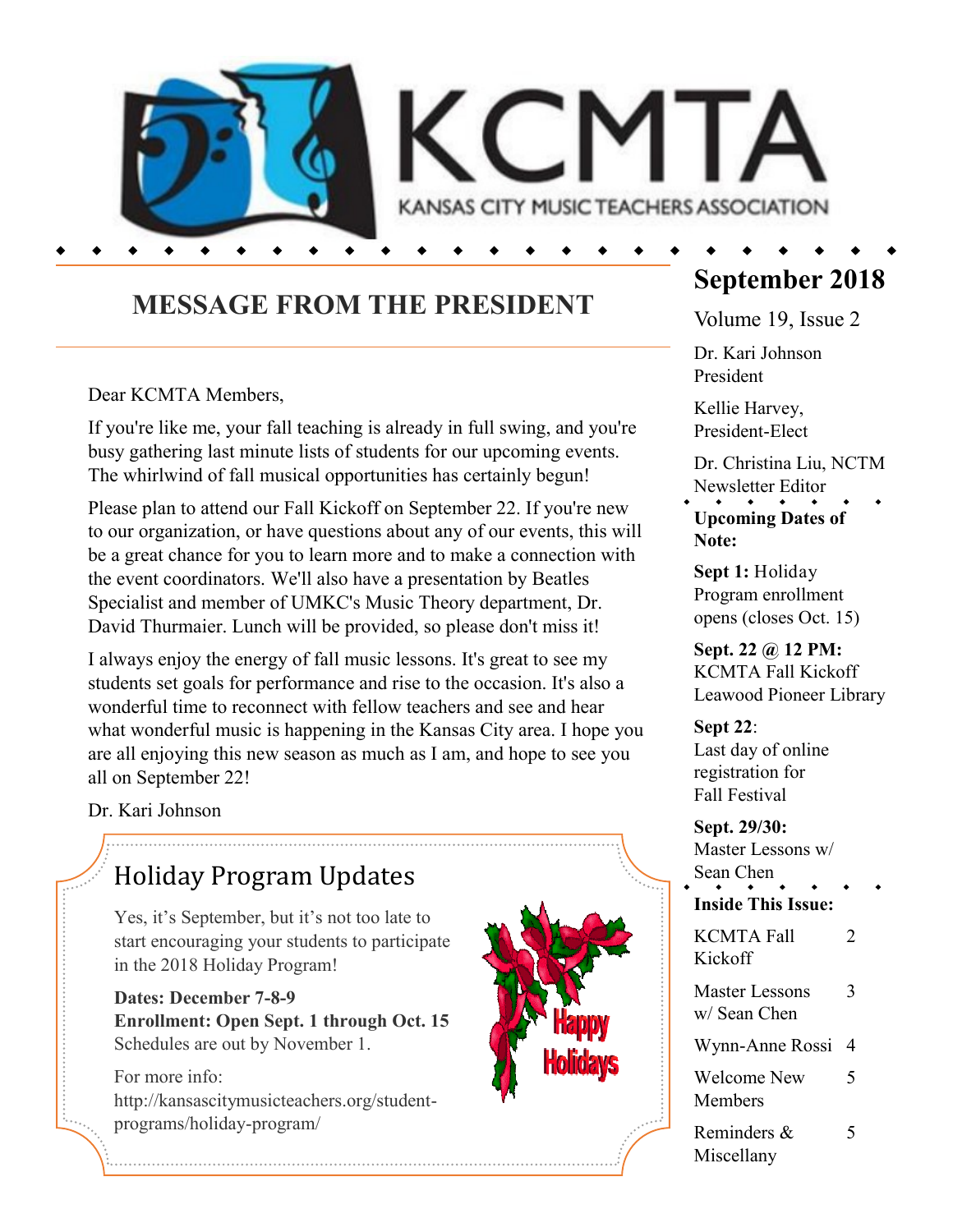# MARK YOUR CALENDARS! **KCMTA FALL KICKOFF**

September 22 12-2 PM Leawood Pioneer Library 4700 Town Center Dr. Leawood, KS 66211

**David Thurmaier** 



Join us for lunch, an introductory meeting about our 2018-2019 events calendar, and a presentation about one of the best bands of the 20th century.

About the Guest Speaker:

David Thurmaier is Associate Professor of Music Theory and Chair of the Music Studies Division at the University of Missouri-Kansas City Conservatory of Music and Dance. In addition to teaching graduate courses in music theory, he coordinates the undergraduate core musicianship sequence.

He holds degrees from the University of Illinois at Urbana-Champaign (B.M., Composition), the Eastman School of Music (M.A., Music Theory Pedagogy), and Indiana University (Ph.D., Music Theory), where his dissertation focused on time and compositional process in the orchestral music of Charles Ives.

He has previously served on the faculties of Lawrence University, the University of Central Missouri, and Florida Gulf Coast University, where he won the Junior Faculty Teaching Excellence Award. At UMKC, he won the Award for Excellence in Mentoring Undergraduate Researchers, Scholars, and Artists, as well as the Muriel McBride Kauffman Excellence in Teaching Award.

Dr. Thurmaier was a Fulbright Scholar at Masaryk University in Brno, Czech Republic during the Spring 2018 semester. His research there focused on Czech music theory pedagogy, the music of Janácek, and the reception of the Beatles during communism.

In addition to Ives, Dr. Thurmaier's research interests include the pedagogy of music theory, the history of music theory in the United States, and the Beatles. He has presented research on these topics at numerous conferences including the Society for Music Theory, Society for American Music, and the College Music Society.

Recent publications have included his articles "'Perhaps I'd better go back to Mr. Jadassohn': Charles Ives's Harmonic Training in Late Nineteenth-Century America" in Theoria and "'When Borne by the Red, White, and Blue': Charles Ives and Patriotic Quotation" in American Music. His critical editions of Ives's Psalm 67 and Psalm 90 are in production for the Charles Ives Society, for which he serves as a member of the Board of Directors.

Dr. Thurmaier has a performance background on horn and guitar, and is the co-host of "I've Got a Beatles Podcast," an international podcast focusing on the music and history of the Beatles.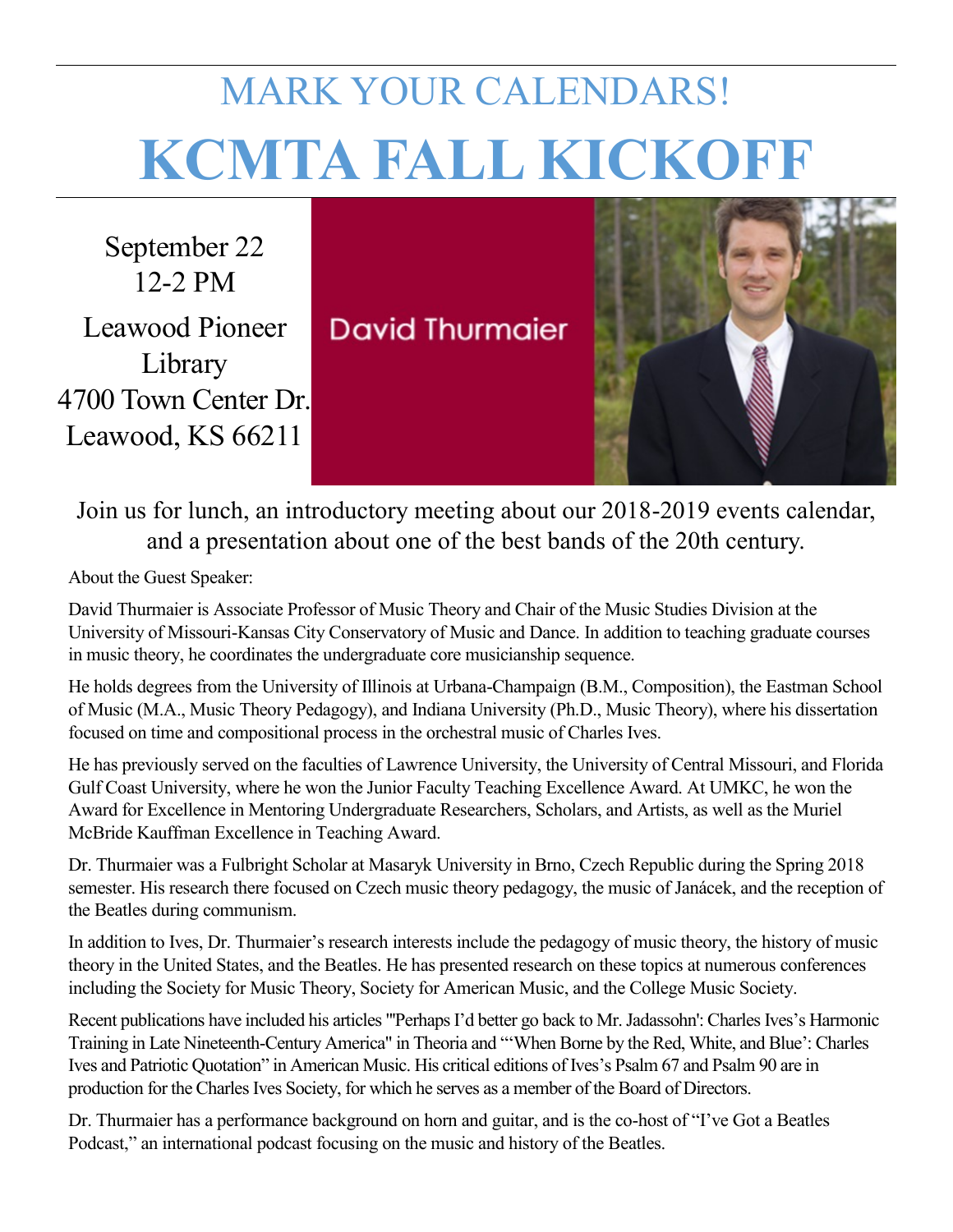

**MASTER LESSONS Master Teacher: Sean Chen, Artist-in-Residence, UMKC [www.seanchenpiano.com](http://www.seanchenpiano.com)  Melody Stroth, Chair [classicalmelodys@aol.com](mailto:classicalmelodys@aol.com)  913-449-8848 (cell)**

**Dates/Locations:** Sept. 28, Sept. 29, Oct. 1 — Schmitt Music Sept. 30 — Grant Hall, UMKC campus Sept. 30 — Concert, 5:00 p.m., White Recital Hall, UMKC campus October 2 — Master Class Workshop and KCMTA general meeting, Schmitt Music, 10:00 a.m.

#### **Postmark Deadline:** September 10, 2018. Space is limited, so apply early!

**Description:** Master Lessons are given by a master teacher with the student's own teacher auditing the session. There will also be a concert presentation by Sean Chen and his selection of the most outstanding Master Lessons students at White Recital Hall/UMKC on Sunday, Sept. 30 at 5:00 p.m.. **PLEASE PLAN TO BE THERE!** Our artist teacher is a fabulous performer and people pack concert halls around the world to see him. Please attend to support this event and to hear his marvelous playing! Mr. Chen will also select students from the lessons to perform in a master class workshop on Tuesday morning, October 2.

**Details:** Priority is given to school-age intermediate to advanced students. If space allows, adult students and teachers may also be eligible to enroll. One or two compositions are required, with only solo repertoire acceptable. Please bring the music with measures numbered. Memory is optional for the lesson but required to be considered for the workshop or concert. Strict adherence to lesson times will be monitored. Teachers are encouraged to attend their student's lesson. Parents may quietly observe with the permission of their child and teacher. Tuesday morning's workshop will be open to all teachers.

Initially teachers may enroll three hours of lessons (either four 45 minute lessons or three hour lessons). If the schedule allows, more students may be added. See the enrollment form for more details.

**Fees and Scheduling:** Lesson fees are \$60.00 for 45 minutes or \$75.00 for 60 minutes. For specific times offered, see the enrollment form on the KCMTA website.

**Enrollment forms** will be accepted in the order of which they are received and are to be mailed to: Melody Stroth, 13117 Hemlock, Overland Park, KS 66213.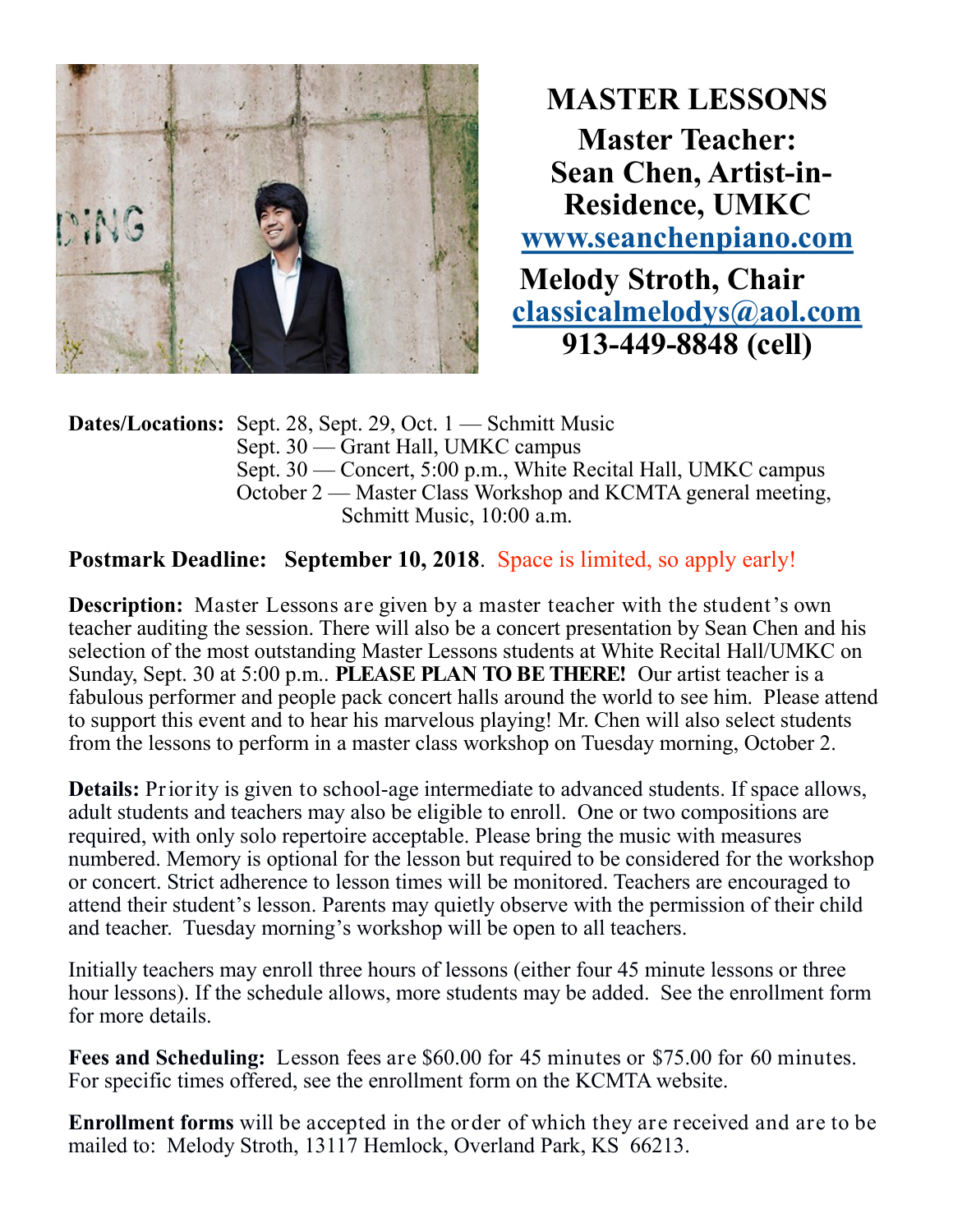# **MEET THE COMPOSER: WYNN-ANNE ROSSI SATURDAY, NOVEMBER 3, 2018**

We are so excited to host Wynn-Anne Rossi! This event is for students to perform Ms. Rossi's pieces or their own compositions. We will have numerous recitals throughout the day, so there should be room for many students.

Please list all students' full name and title of the piece they are performing along with the approximate length of the performance. Please also give the students' availability from 10 AM to 5 PM on Saturday, Nov. 3. Recitals will take place throughout the day at Schmitt Music. All performers should expect to stay throughout the entire recital; each recital will be around 50 minutes long. Students will be scheduled according to their preference as enrollments are received. The enrollment deadline is **Oct. 15, 2018**.



#### **Fees:**

#### **\$15 per student performing a Wynn-Anne Rossi composition**

#### **\$25 per student working on an original composition with composer**

All original compositions need to have all instruments and performers present.

Please send enrollments to Dr. Janet Fetterman either by email or mail.

Checks need to be made out to KCMTA and sent to Dr. Fetterman before the enrollment deadline (Oct. 15, 2018). No student will be placed on a recital until the enrollment fees are received.

Email: janet.fetterman@swbell.net

310 E 125th Ter Kansas City, MO 64145

Thank you! I am looking forward to this fun event!

Dr. Janet Fetterman, NCTM VP Workshops

#### **Enrollment Form (Sample)**

**Teacher Name: Teacher Email:**

**Student Name: Title of piece: Length of piece: Time available:**

**Student Name: Title of piece: Length of piece: Time available:**